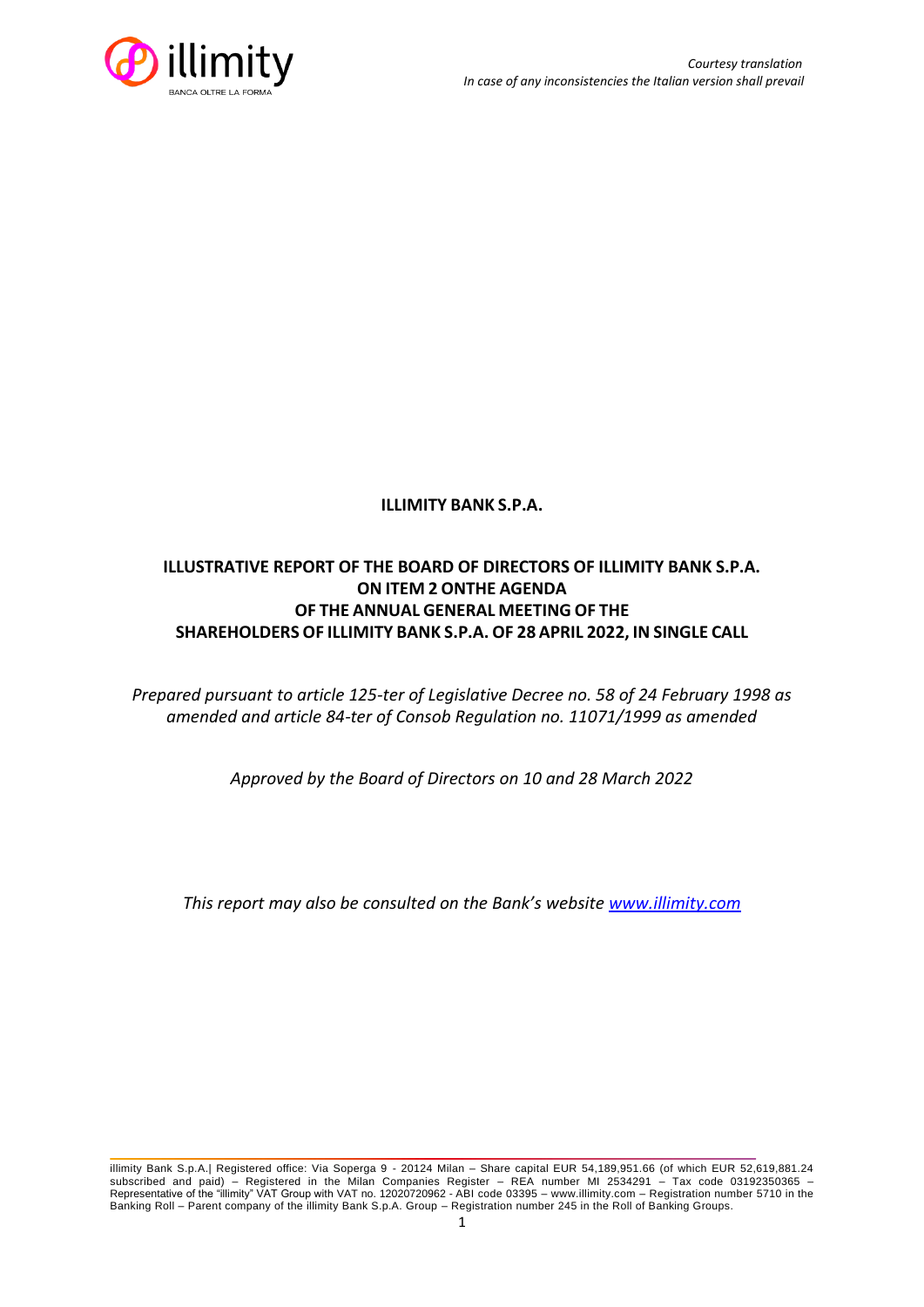

## Shareholders,

You are called to attend the Annual General Meeting at 1:00 p.m. CET on 28 April 2022 in single call, to discuss and adopt resolutions on the following agenda:

- 1. [*OMISSIS*]
- **2. Allocation of net profit for the year ended 31 December 2021. Resolutions pertaining thereto and resulting therefrom**.
- 3. [*OMISSIS*]
- 4. [*OMISSIS*]
- 5. [*OMISSIS*]
- 6. [*OMISSIS*]

This illustrative report has accordingly been prepared pursuant to article 125-*ter* of Legislative Decree no. 58 of 24 February 1998 as amended (the "**TUF**") and article 84-*ter* of Consob Regulation no. 11071/1999 as amended (the "**Issuers' Regulation**") and provides a description of item 2 on the agenda of the Ordinary Shareholders' Meeting, as well as the relative draft resolutions that you are called to adopt.

illimity Bank S.p.A.| Registered office: Via Soperga 9 - 20124 Milan – Share capital EUR 54,189,951.66 (of which EUR 52,619,881.24 subscribed and paid) – Registered in the Milan Companies Register – REA number MI 2534291 – Tax code 03192350365 – Representative of the "illimity" VAT Group with VAT no. 12020720962 - ABI code 03395 – [www.illimity.com](http://www.illimity.com/) – Registration number 5710 in the Banking Roll – Parent company of the illimity Bank S.p.A. Group – Registration number 245 in the Roll of Banking Groups.